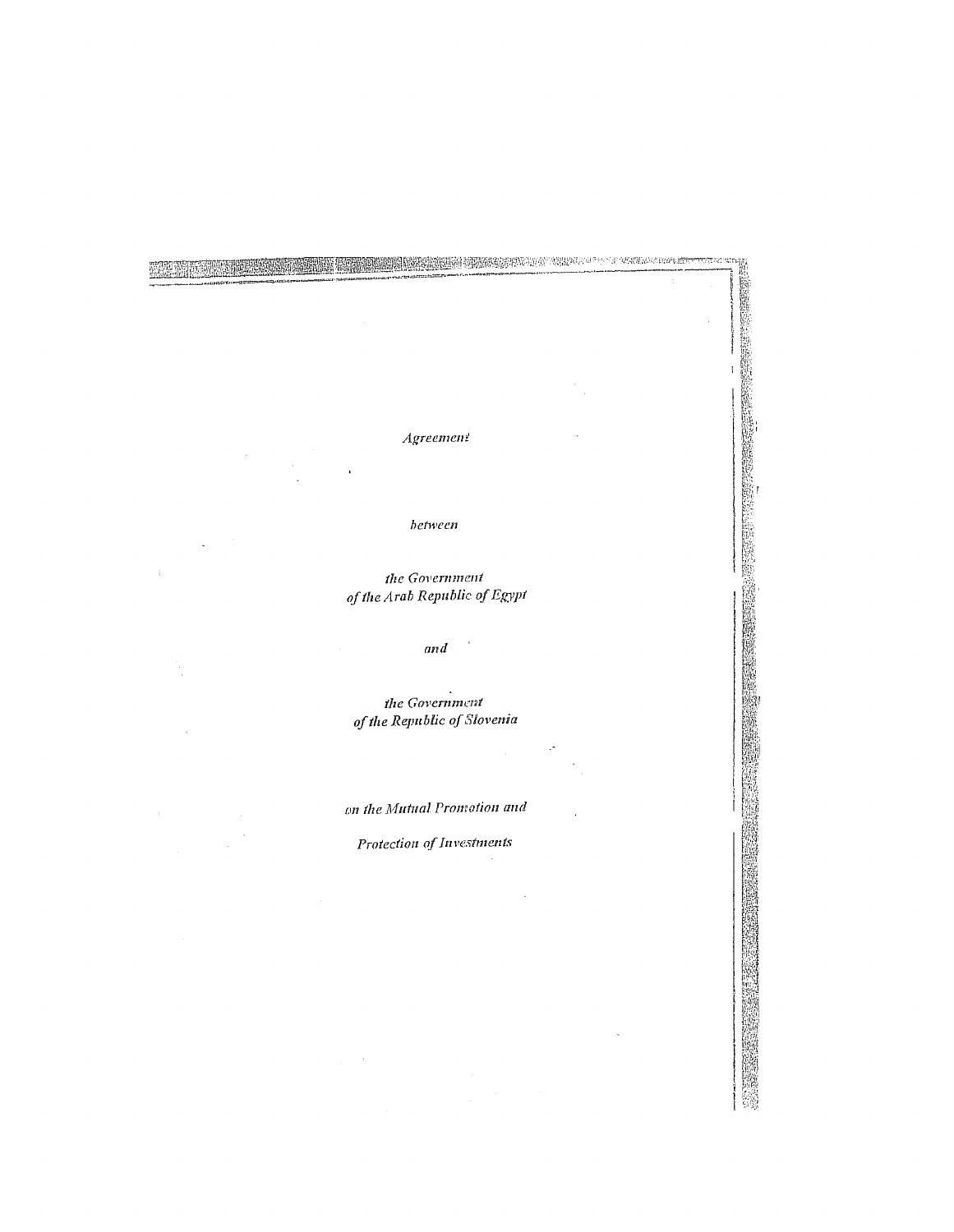The Government of the Arab Republic of Egypt and the Government of the Republic of Slovenia, hereinafter referred to as the "Contracting Parties",

Desiring to intensify the economic co-operation between the two States,

Intending to encourage and create favourable conditions for investments made by investors of one Contracting Party in the territory of the other Contracting Party on the basis of equality and mutual henefit,

Recognising that the mutual promotion and protection of investments on the basis of this Agreement will stimulate business initiative,

Have agreed as follows:

 $\mathcal{I}.$ 

Article 1

Definitions

For the purpose of this Agreement:

The term "investment" shall mean every kind of asset invested by investors of one Contracting Party in the territory of the other Contracting Party in accordance with the laws and regulations of the latter including, in particular, though not exclusively:

- movable and immovable property as well as any other rights in rem, such as  $a)$ mortgages, liens, pledges and similar rights;
- $b)$ shares, stocks, debentures and any other form of interest in a company;
- claims to money or to any performance having an economic value and  $c)$ associated with an investment;

 $\overline{d}$ intellectual property rights including in particular protection of copyright and neighbouring rights, including computer programmes, patents, industrial designs, trademarks and service marks, geographical indications, including appellations of origin, topographics of integrated circuits as well as undisclosed information on know-how;

 $\epsilon$ concessions conferred by law, either under a contract or an administrative act, by a competent state authority including concessions for prospecting, research and exploitation of natural resources.

Any alteration of the form in which largets are invested or reinvested shall not affect their character as investments, provided that such alteration is in accordance with the laws and regulations of the Contracting Party in whose territory the investment has been made.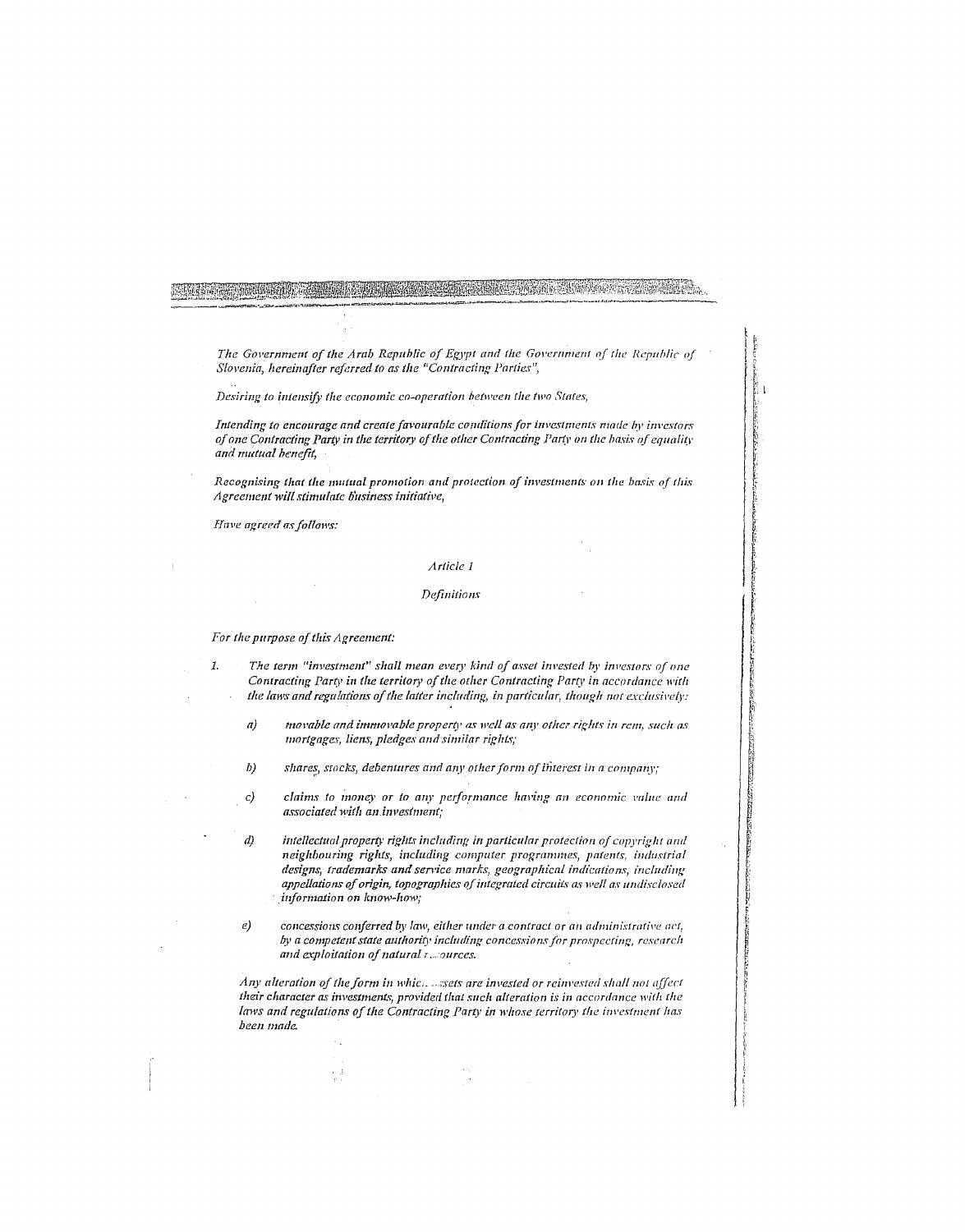- $\overline{2}$ The term "returns" shall mean the amounts yielded by investments and in particular, though not exclusively, shall include profits, dividends, interests, royalties or other forms of income related to the investments including technical assistance fees.
- The term "investor" shall mean:  $\mathfrak{Z}$

l,

natural persons having the nationality of either Contracting Party, in  $a)$ accordance with its laws, and

- $b)$ legal persons, including corporations, commercial companies or other companies or associations, which have their seat in the territory of one Contracting Party and are incorporated or constituted in accordance with the law of that Contracting Party.
- The term "territory" shall mean:  $\overline{d}$ 
	- in respect of the Arab Republic of Egypt the land territory and territorial waters  $\alpha$ of the Arab Republic of Egypt, as well as the exclusive economic zone and the continental shelf that extends outside the limits of the territory waters of the Arab Republic of Egypt, over which it has jurisdiction and sovereign rights pursuant to international law;
	- $b)$ in respect of the Republic of Slovenia the territory of the Republic of Slovenia and includes exclusive economic zone and continental shelf where the Republic of Slovenia exercises sovereignty, sovereign rights or jurisdiction in accordance with international law.

### Article<sub>2</sub>

# Promotion and Protection of Investments

- $\cdot I.$ Each Contracting Party shall promote and encourage, as far as possible, within its territory investments made by investors of the other Contracting Party and shall admit such investments into its territory in accordance with its laws and regulations.
- 2. Each Contracting Party shall accord at all times fair and equitable treatment to investments of investors of the other Contracting Party.
- $3.$ Investments made by investors of either Contracting Party shall enjoy full protection and security in the territory of the other Contracting Party. Neither Contracting Party shall in any way impair by unreasonable, arbitrary or discriminatory measures the management, maintenance, use, enjoyment or disposal of investments in its territory of investors of the other Contracting Party.

 $\hat{\mathcal{L}}_{\text{eff}}$  $\bar{\mathbf{v}}$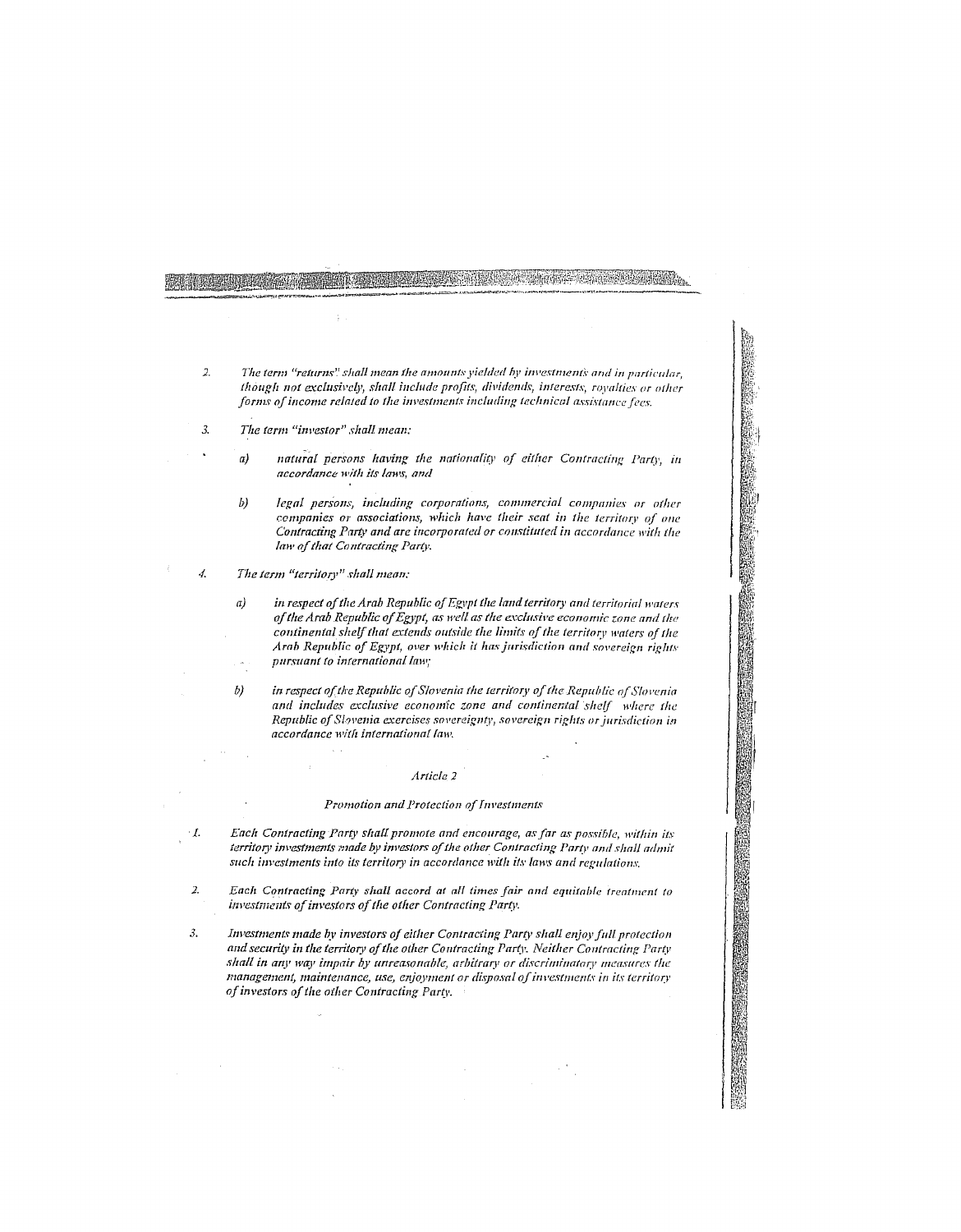# 

Article 3

 $\mathcal{L}_{\rm{in}}$ 

risk skuppen myndelse virken utgruppen i den beståret med en styre stattet som deleger av styre stattet som de<br>Virkelige skuppen til stattenet i gradiska i stedskapelig grupp til statte som stattet som stedskapelige stat

# National and Most Favoured Nation Treatment

- Investments made by investors of one Contracting Party in the territory of the other  $I.$ Contracting Party, or returns related thereto, shall be accorded treatment which is fair and equitable and not less favourable than the latter Contracting Party accords to the investments and returns of its own investors or to investors of any third State.
- Investors of one Contracting Party shall be accorded by the other Contracting Party,  $\mathfrak{2}.$ as regards the management, maintenance, use, enjoyment or disposal of their investments, treatment which is fair and equitable and not less favourable than the latter Contracting Party accords its own investors or to investors of any third State.
- The provisions of this Article shall not be construed so as to oblige one Contracting  $3.$ Party to extend to the investors of the other Contracting Party the benefit of any treatment, preference or privilege by virtue of:
	- any existing or future free trade area, customs union, common market or other  $a)$ similar international agreements including other forms of regional economic co-operation and international agreements to facilitate frontier trade to which either of the Contracting Party is or may become a Party, and
	- any international agreement relating wholly or mainly to taxation.  $b)$

# Article 4

### Expropriation

- Investments made by investors of either Contracting Party in the territory of the other I. Contracting Party shall not be expropriated, nationalised or subject to any other measure having effect equivalent to expropriation or nationalisation (hereinafter referred to as "expropriation") except for a public purpose, on a non-discriminatory basis, under due process of law and against prompt, effective and adequate compensation.
- The compensation referred to in paragraph 1 of this Article shall be computed on the  $\overline{a}$ basis of the market value of the investment immediately before the expropriation or impending expropriation became public knowledge, whichever is earlier. The compensation shall be made without delay and shall include interest at the usual commercial rate from the date of expropriation to the date of payment and shall be freely transferable and effectively realisable.
- The investor whose investments are expropriated, shall have the right under the law  $\mathfrak{Z}$ of expropriating Contracting Party the prompt review by a judicial or other competent authority of that Contracting Party of its case and of valuation of its investments in accordance with the principles set out in this Article.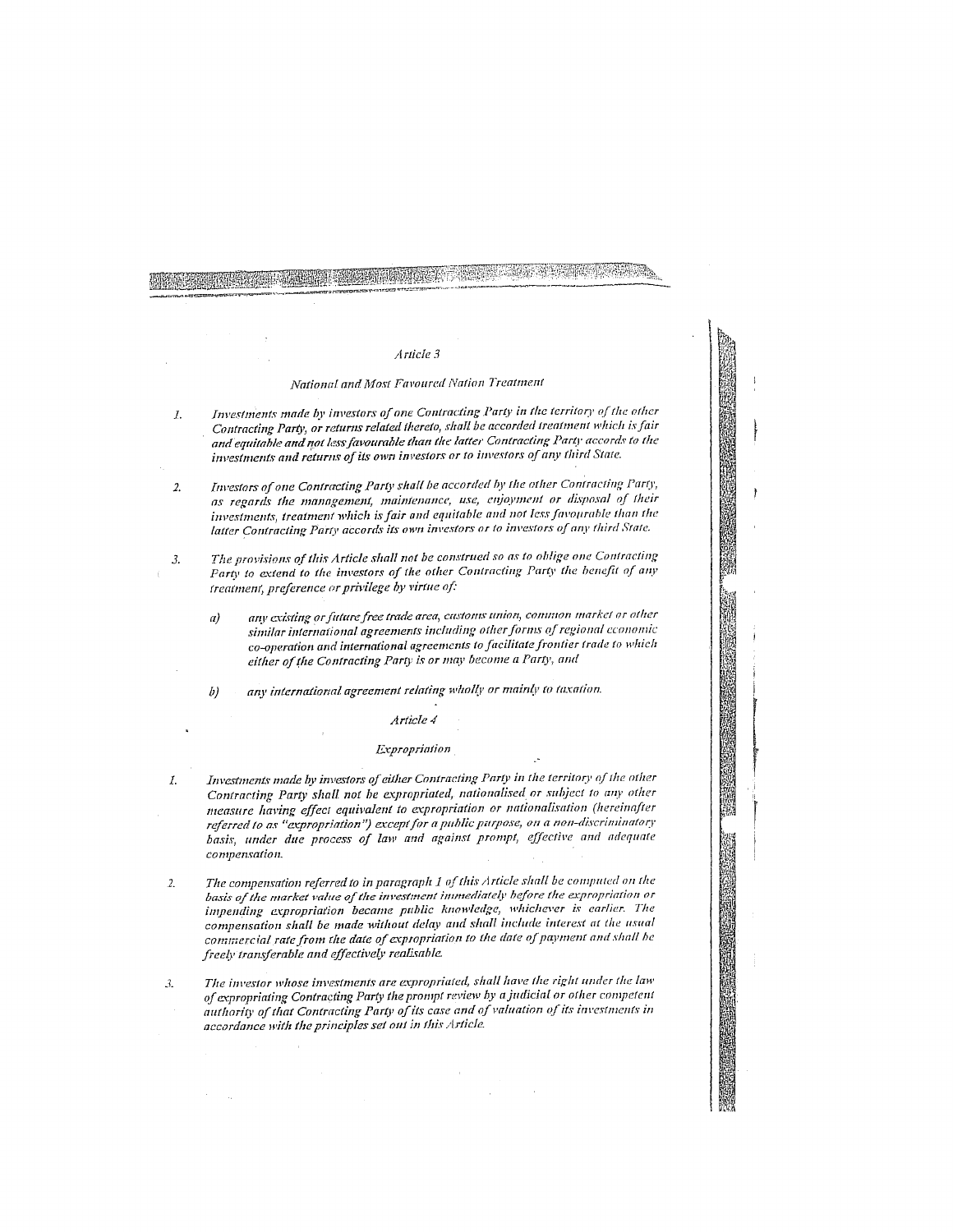### Article 5

# Compensation for Losses

Investors of one Contracting Party whose investments have suffered losses owing to war or other armed conflict, revolution, national uprising, state of emergency or any similar event in the territory of the other Contracting Party shall be accorded by the latter Contracting Party treatment, as regards measures it adopts in relation to such losses, including compensation, indemnification and restitution, no less favourable than that which the latter Contracting Party accords to its own investors or investors of any third State. Any payment made under this Article shall be freely transferable.

### Article 6

### Transfers

Pursuant to its own laws, each Contracting Party shall guarantee investors of the  $I.$ other Contracting Party the free transfer of funds related to their investments and in particular, though not exclusively:

- initial capital and additional contributions for the maintenance or development  $a)$ of the investments;
- $b)$ returns defined in Paragraph 2, Article 1 of this Agreement;
- funds in repayment of loans related to an investment;  $c)$
- proceeds from the sale or liquidation of all or part of an investment;  $\left( d \right)$
- any compensation or other payment referred to in Articles 4 and 5 of this  $\mathcal{L}$ Agreement;
- carnings and other remuneration of nationals engaged from abroad in ſ) connection with the investment.

 $\overline{z}$ The transfers referred to in this Article shall be made without restriction or delay at the exchange rate applicable on the date of transfer and shall be made in convertible ситтенсу.

### Article 7

# Subrogation

If a Contracting Party or its designated agency makes a payment to its investor under an indemnity given in respect of an investment in the territory of the other Contracting Party, the latter Contracting Party shall recognise the assignment to the first Contracting Party of all rights and claims of the investor. The subrogated right or claim shall not be greater than the original right or claim of the investor.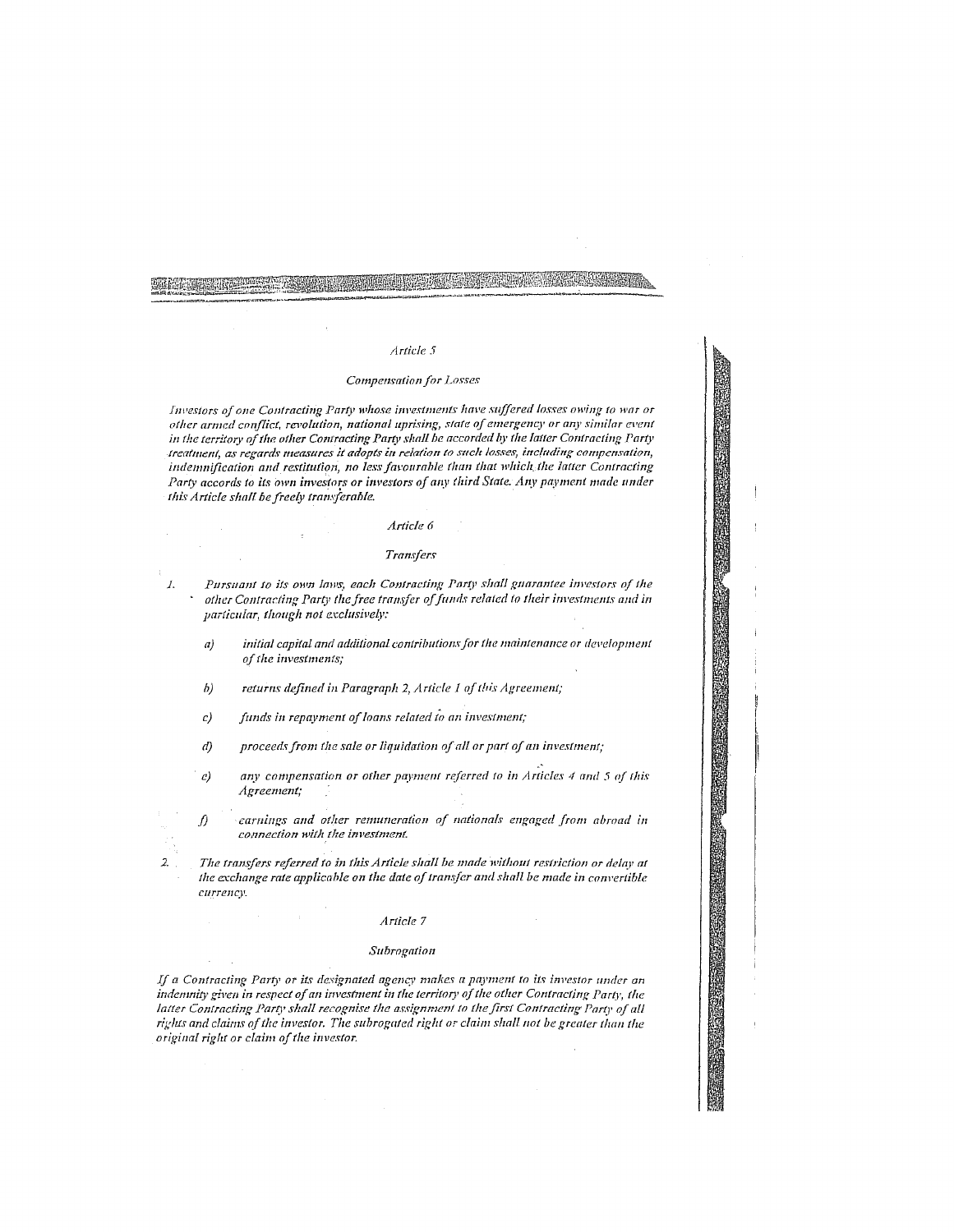# Article 8

HEAVEN CONTRACT RESIDENCE

### Disputes between the Contracting Parties

- Disputes between the Contracting Parties concerning the interpretation and 1. application of this Agreement should, as far as possible, be settled by negotiations through diplomatic channels.
- If the Contracting Parties fail to reach a settlement within six (6) months after the  $\overline{a}$ beginning of negotiations, the dispute shall, upon the request of either Contracting Party, be submitted to an arbitral tribunal, in accordance with the provisions of this **Article**
- $\mathfrak{Z}$ Such an Arbitral Tribunal shall be constituted for each individual case in the following way. Within two months of the receipt of the request for arbitration, each Contracting Party shall appoint one member of the Tribunal. Those two members shall then select a national of a third State who on approval by the two Contracting Parties shall be appointed Chairman of the Tribunal. The Chairman shall be appointed within three (3) months from the date of appointment of the other two members.

- 4, If within the periods specified in paragraph 3 of this Article the necessary appointments have not been made, either Contracting Party may, in the absence of any other agreement, invite the President of the International Court of Justice to make any necessary appointments. If the President is a national of either Contracting Party or is otherwise prevented from discharging the said function, the Vice-President shall be invited to make the necessary appointments. If the Vice-President is a national of either Contracting Party or is prevented from discharging the said function, the Member of the International Court of Justice next in seniority who is not a national of cither Contracting Party shall be invited to make the necessary appointments.
- The Chairman of the Arbitral Tribunal shall be a national of a third State with which -5. both Contracting Parties maintain diplomatic relations.
- The Arbitral Tribunal shall rule according to majority vote. The decisions of the 6. Tribunal shall be final and binding on both Contracting Parties. Each Contracting Party shall be responsible for the costs of its own member and of its representatives at the arbitral proceedings. Both Contracting Parties shall assume an equal share of the cost of the Chairman, as well as any other costs. The Tribunal may make a different decision regarding costs. In all other respects, the Tribunal court shall define its own rules of procedure.

### Article 9

Disputes between a Contracting Party and an Investor of the other Contracting Party

Any dispute which may arise between one Contracting Party and an investor of the  $\cal I.$ other Contracting Party concerning an investment of that investor in the territory of the former Contracting Party shall be settled amicably through negotiations.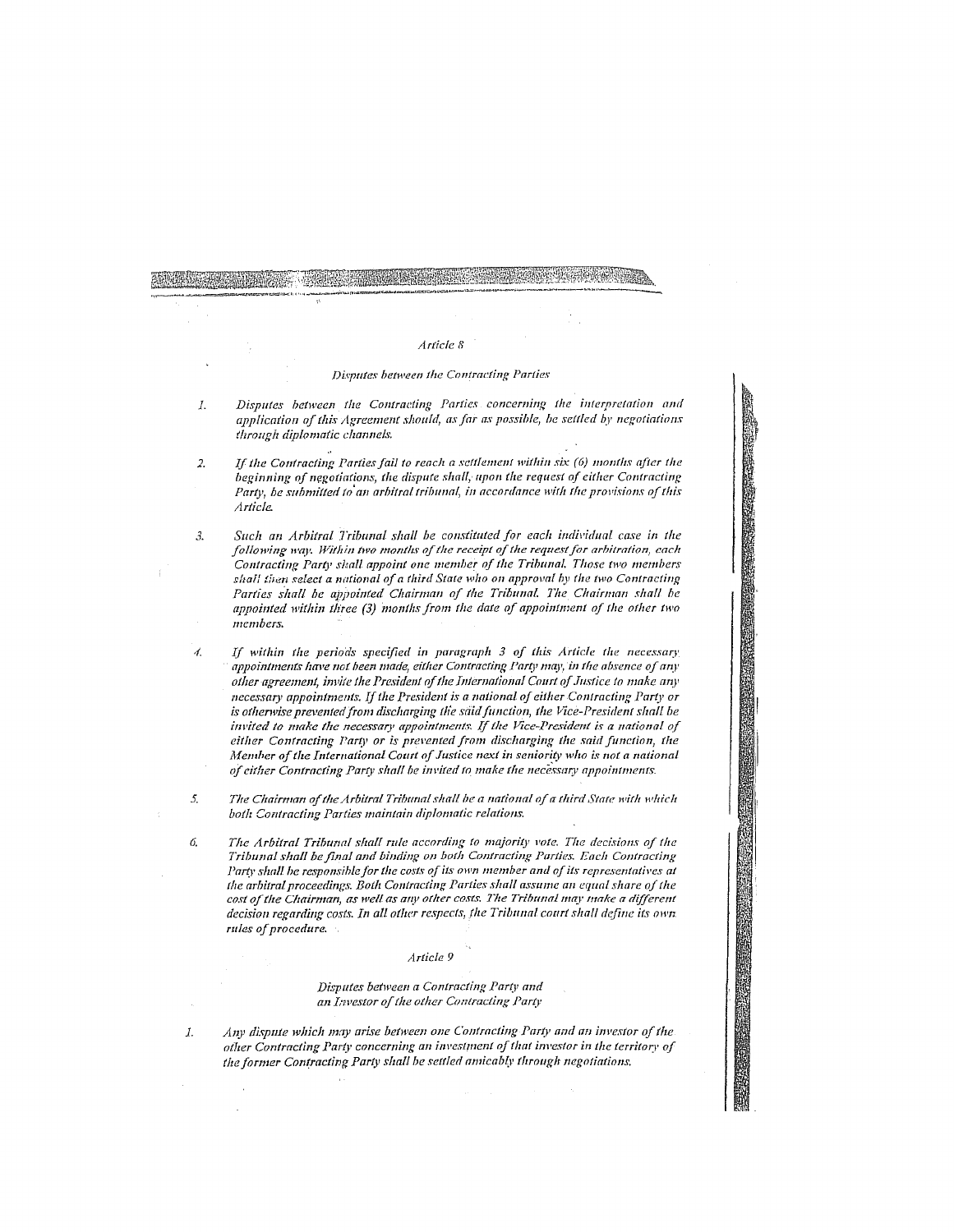| $\mathfrak{2}$ . |                      |                                               | request for settlement, the investor concerned may submit the dispute to:                                                                                                                                                                                                                                                                                                                                                                                                                       | If such a dispute cannot be settled within a period of six (6) months from the date of                                                                                                                                                                            |
|------------------|----------------------|-----------------------------------------------|-------------------------------------------------------------------------------------------------------------------------------------------------------------------------------------------------------------------------------------------------------------------------------------------------------------------------------------------------------------------------------------------------------------------------------------------------------------------------------------------------|-------------------------------------------------------------------------------------------------------------------------------------------------------------------------------------------------------------------------------------------------------------------|
|                  | a)                   |                                               | the connetent court of the Contracting Party;                                                                                                                                                                                                                                                                                                                                                                                                                                                   |                                                                                                                                                                                                                                                                   |
|                  | h)                   |                                               | Commission on International Trade Law (UNCITRAL); or                                                                                                                                                                                                                                                                                                                                                                                                                                            | an ad-hoc tribunal which, unless otherwise agreed upon by the parties to the<br>dispute, shall be established under the arbitration rules of the United Nations                                                                                                   |
|                  | c)                   |                                               | States, opened for signature in Washington D.C., on March 18, 1965.                                                                                                                                                                                                                                                                                                                                                                                                                             | the International Center for the Settlement of Investments Disputes (ICSID)<br>through conciliation or arbitration, established under the Convention on the<br>Settlement of Investments Disputes between States and Nationals of other                           |
| 3.               |                      | to international conciliation or arbitration. |                                                                                                                                                                                                                                                                                                                                                                                                                                                                                                 | Each Contracting Party hereby consents to the submission of an investment dispute                                                                                                                                                                                 |
| 4.               |                      | for the Settlement of Investments Disputes.   |                                                                                                                                                                                                                                                                                                                                                                                                                                                                                                 | Neither Contracting Party shall pursue through diplomatic channels any matter<br>referred to arbitration until the proceedings have terminated and a Contracting Party<br>has failed to abide by or to comply with the award rendered by the International Center |
| . 5.             |                      |                                               | The award shall be final and binding on both parties to the dispute.                                                                                                                                                                                                                                                                                                                                                                                                                            |                                                                                                                                                                                                                                                                   |
|                  |                      |                                               | Article 10                                                                                                                                                                                                                                                                                                                                                                                                                                                                                      |                                                                                                                                                                                                                                                                   |
|                  |                      |                                               | <b>Application of other Rules</b>                                                                                                                                                                                                                                                                                                                                                                                                                                                               |                                                                                                                                                                                                                                                                   |
|                  | over this Agreement. |                                               | If the provisions of law of either Contracting Party or obligations under international law<br>existing at present or established hereafter between the Contracting Parties in addition to this<br>Agreement contain a regulation, whether general or specific, entitling investments made by<br>investors of the other Contracting Party to a treatment more favourable than is provided for<br>by this Agreement, such provisions shall, to the extent that they are more favourable, prevail |                                                                                                                                                                                                                                                                   |
|                  |                      |                                               | Article 11                                                                                                                                                                                                                                                                                                                                                                                                                                                                                      |                                                                                                                                                                                                                                                                   |
|                  |                      |                                               | Application of the Agreement                                                                                                                                                                                                                                                                                                                                                                                                                                                                    |                                                                                                                                                                                                                                                                   |
|                  | and regulations.     |                                               | This Agreement shall apply to all existing investments made by investors from one<br>Contracting Party in the territory of the other Contracting Party in accordance with its laws                                                                                                                                                                                                                                                                                                              |                                                                                                                                                                                                                                                                   |
|                  |                      |                                               | Article 12                                                                                                                                                                                                                                                                                                                                                                                                                                                                                      |                                                                                                                                                                                                                                                                   |
|                  |                      |                                               | Consultations                                                                                                                                                                                                                                                                                                                                                                                                                                                                                   |                                                                                                                                                                                                                                                                   |
|                  | diplomatic channels. |                                               | Representatives of the Contracting Parties shall, whenever necessary, hold consultations on<br>any matter affecting the implementation of this Agreement. These consultations shall be held,<br>on the proposal of either Contracting Party, at a place and a time to be agreed upon through                                                                                                                                                                                                    |                                                                                                                                                                                                                                                                   |